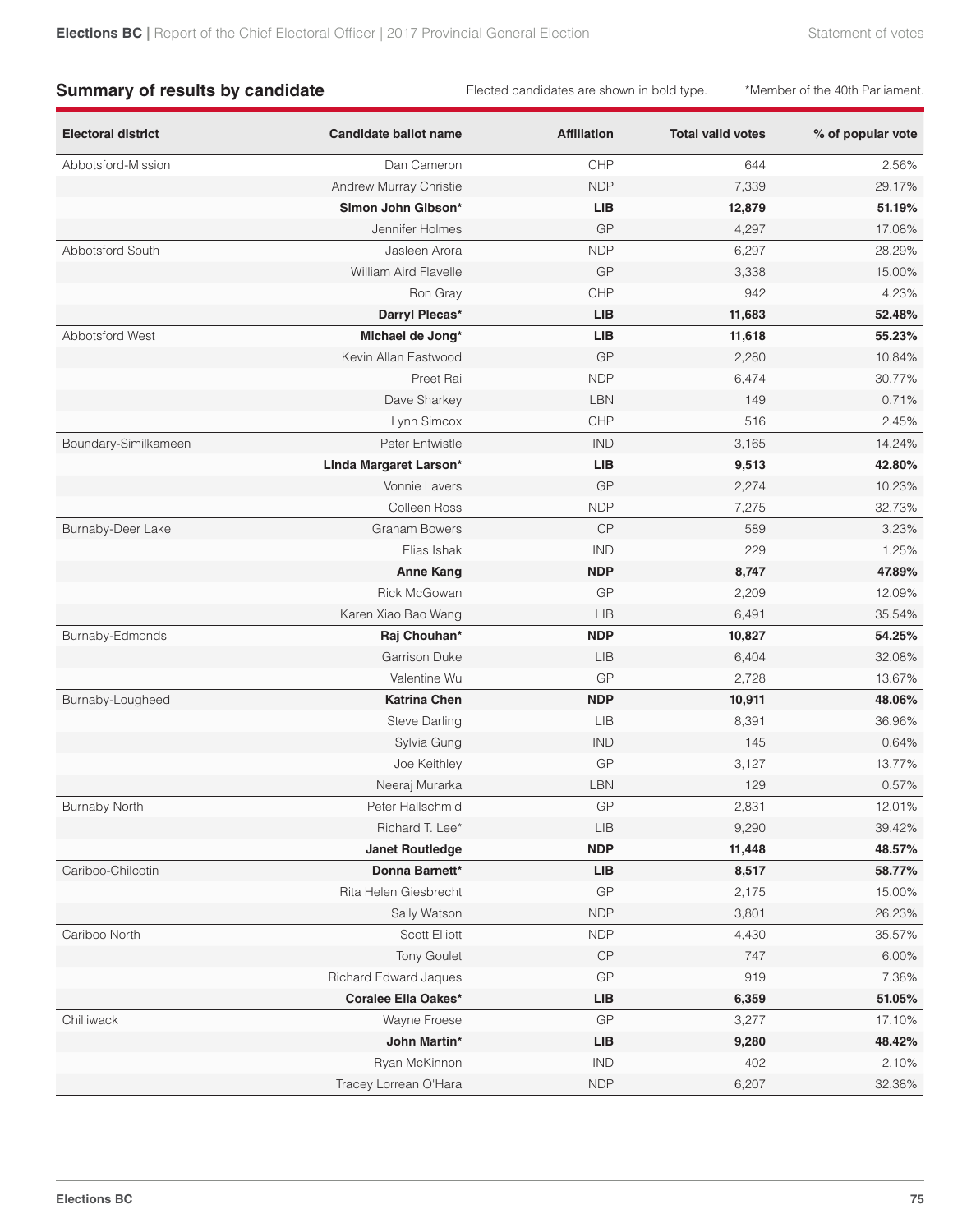| <b>Electoral district</b> | <b>Candidate ballot name</b> | <b>Affiliation</b>          | <b>Total valid votes</b> | % of popular vote |
|---------------------------|------------------------------|-----------------------------|--------------------------|-------------------|
| Chilliwack-Kent           | Josie Bleuer                 | GP                          | 3,335                    | 14.85%            |
|                           | Patti MacAhonic              | <b>NDP</b>                  | 7,273                    | 32.40%            |
|                           | Laurie Throness*             | <b>LIB</b>                  | 11,841                   | 52.75%            |
| Columbia River-Revelstoke | Samson Boyer                 | GP                          | 1,708                    | 11.72%            |
|                           | <b>Doug Clovechok</b>        | <b>LIB</b>                  | 6,620                    | 45.44%            |
|                           | Justin James Hooles          | <b>IND</b>                  | 371                      | 2.55%             |
|                           | Rylan Kashuba                | <b>LBN</b>                  | 154                      | 1.05%             |
|                           | Duncan Boyd MacLeod          | <b>IND</b>                  | 469                      | 3.22%             |
|                           | Gerry Taft                   | <b>NDP</b>                  | 5,248                    | 36.02%            |
| Coquitlam-Burke Mountain  | Joan Isaacs                  | <b>LIB</b>                  | 10,388                   | 44.28%            |
|                           | Ian Donnelly Soutar          | GP                          | 2,771                    | 11.81%            |
|                           | Jodie Wickens*               | <b>NDP</b>                  | 10,301                   | 43.91%            |
| Coquitlam-Maillardville   | <b>Steve Kim</b>             | <b>LIB</b>                  | 8,519                    | 37.70%            |
|                           | Selina Mae Robinson*         | <b>NDP</b>                  | 11,438                   | 50.61%            |
|                           | Nicola Eyton Spurling        | GP                          | 2,467                    | 10.92%            |
|                           | Jesse Velay-Vitow            | <b>LBN</b>                  | 175                      | 0.77%             |
| Courtenay-Comox           | Jim Benninger                | <b>LIB</b>                  | 10,697                   | 36.72%            |
|                           | <b>Ronna-Rae Leonard</b>     | <b>NDP</b>                  | 10,886                   | 37.36%            |
|                           | Leah Catherine McCulloch     | CP                          | 2,201                    | 7.55%             |
|                           | Ernie Sellentin              | GP                          | 5,351                    | 18.37%            |
| Cowichan Valley           | James Robert Anderson        | <b>LBN</b>                  | 302                      | 0.98%             |
|                           | Sonia Furstenau              | GP                          | 11,449                   | 37.24%            |
|                           | Eden Haythornthwaite         | <b>IND</b>                  | 119                      | 0.39%             |
|                           | <b>Steve Housser</b>         | <b>LIB</b>                  | 8,502                    | 27.66%            |
|                           | Lori Lynn Iannidinardo       | <b>NDP</b>                  | 9,723                    | 31.63%            |
|                           | Samuel Lockhart              | <b>IND</b>                  | 145                      | 0.47%             |
|                           | lan Morrison                 | <b>IND</b>                  | 502                      | 1.63%             |
| Delta North               | Scott Hamilton*              | <b>LIB</b>                  | 9,319                    | 39.69%            |
|                           | Ravi Kahlon                  | <b>NDP</b>                  | 11,465                   | 48.83%            |
|                           | Jacquie Miller               | GP                          | 2,697                    | 11.48%            |
| Delta South               | Larry Colero                 | GP                          | 2,349                    | 9.31%             |
|                           | lan Paton                    | <b>LIB</b>                  | 11,123                   | 44.10%            |
|                           | <b>Bruce Reid</b>            | <b>NDP</b>                  | 5,228                    | 20.72%            |
|                           | Errol Edmund Sherley         | <b>BCAP</b>                 | 88                       | 0.35%             |
|                           | Nicholas Wong                | <b>IND</b>                  | 6,437                    | 25.52%            |
| Esquimalt-Metchosin       | Mitzi Jayne Dean             | <b>NDP</b>                  | 11,816                   | 46.25%            |
|                           | <b>Barb Desjardins</b>       | <b>LIB</b>                  | 7,055                    | 27.62%            |
|                           | Andy MacKinnon               | $\mathsf{GP}$               | 6,339                    | 24.81%            |
|                           | Delmar Martay                | <b>IND</b>                  | 102                      | 0.40%             |
|                           | Josh Steffler                | LBN                         | 171                      | 0.67%             |
|                           | Tyson Riel Strandlund        | COMM                        | 65                       | 0.25%             |
| Fraser-Nicola             | Arthur Alexander Green       | GP                          | 2,519                    | 15.96%            |
|                           | Michael Henshall             | $\protect\operatorname{SC}$ | 596                      | 3.78%             |
|                           | Harry Lali                   | <b>NDP</b>                  | 6,073                    | 38.47%            |
|                           | Jackie L. Tegart*            | LIB                         | 6,597                    | 41.79%            |
|                           |                              |                             |                          |                   |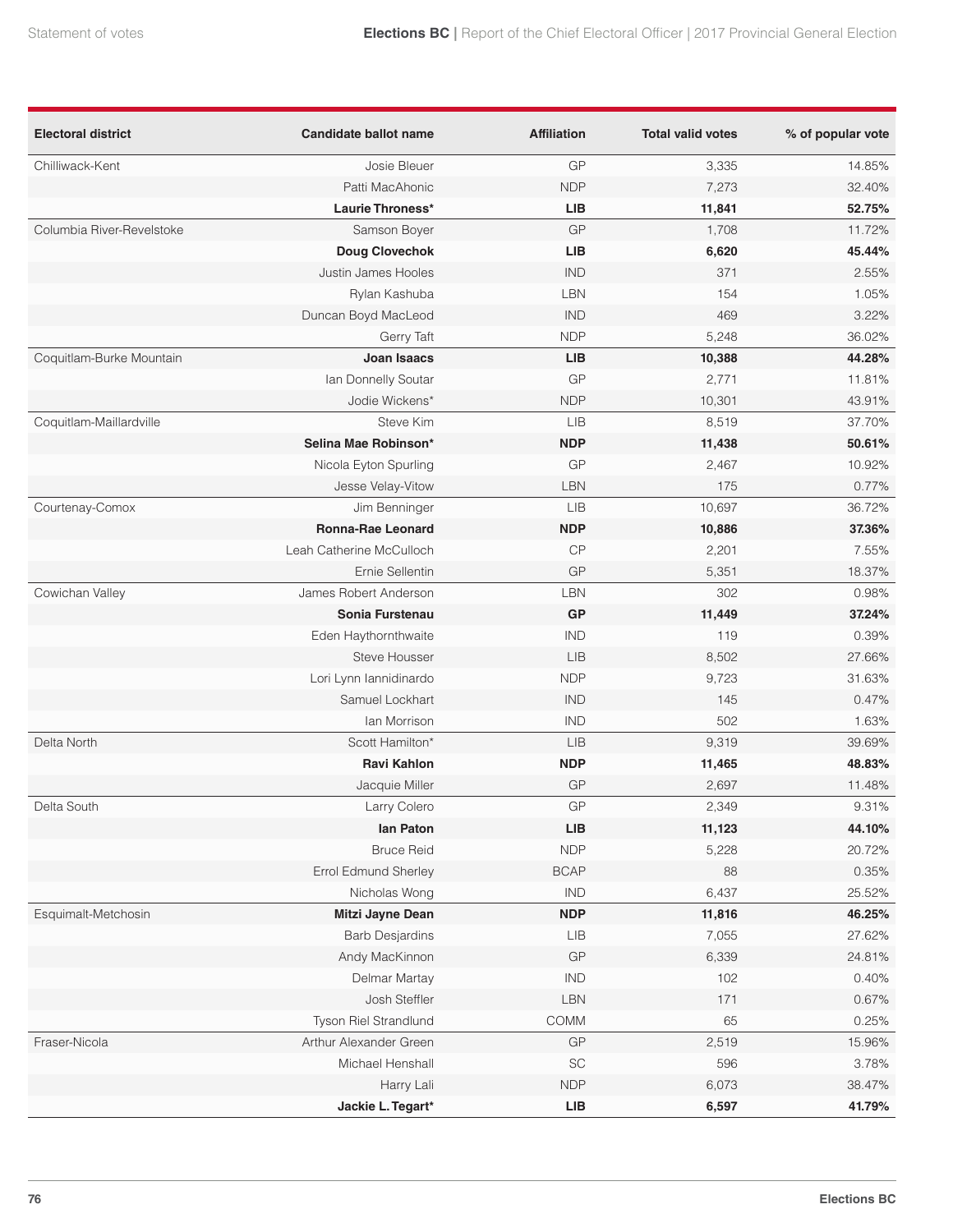| <b>Electoral district</b> | Candidate ballot name       | <b>Affiliation</b> | <b>Total valid votes</b> | % of popular vote |
|---------------------------|-----------------------------|--------------------|--------------------------|-------------------|
| Kamloops-North Thompson   | Dan Hines                   | GP                 | 5,111                    | 20.58%            |
|                           | Peter Paul Kerek            | <b>COMM</b>        | 187                      | 0.75%             |
|                           | <b>Peter Gordon Milobar</b> | <b>LIB</b>         | 12,001                   | 48.32%            |
|                           | <b>Barb Nederpel</b>        | <b>NDP</b>         | 7,538                    | 30.35%            |
| Kamloops-South Thompson   | Nancy Bepple                | <b>NDP</b>         | 6,072                    | 21.90%            |
|                           | Jessica Lea Bradshaw        | <b>LBN</b>         | 295                      | 1.07%             |
|                           | Donovan Cavers              | GP                 | 5,783                    | 20.86%            |
|                           | <b>Beat Klossner</b>        | <b>COMM</b>        | 109                      | 0.39%             |
|                           | <b>Todd Graham Stone*</b>   | <b>LIB</b>         | 15,465                   | 55.78%            |
| Kelowna-Lake Country      | Norm Letnick*               | LIB                | 15,287                   | 59.76%            |
|                           | Erik Olesen                 | <b>NDP</b>         | 5,344                    | 20.89%            |
|                           | Alison Shaw                 | GP                 | 4,951                    | 19.35%            |
| Kelowna-Mission           | Charles Hardy               | CP                 | 1,976                    | 7.34%             |
|                           | Harwinder Kaur Sandhu       | <b>NDP</b>         | 5,720                    | 21.24%            |
|                           | Steve Thomson*              | <b>LIB</b>         | 15,401                   | 57.18%            |
|                           | <b>Rainer Wilkins</b>       | GP                 | 3,836                    | 14.24%            |
| Kelowna West              | <b>Christy Clark*</b>       | <b>LIB</b>         | 15,674                   | 58.96%            |
|                           | Shelley Cook                | <b>NDP</b>         | 6,712                    | 25.25%            |
|                           | Robert Mellalieu            | GP                 | 3,628                    | 13.65%            |
|                           | <b>Brian Thiesen</b>        | <b>IND</b>         | 570                      | 2.14%             |
| Kootenay East             | Keith D. Komar              | <b>LBN</b>         | 425                      | 2.49%             |
|                           | Randal Macnair              | <b>NDP</b>         | 5,070                    | 29.67%            |
|                           | Yvonne Marie Prest          | GP                 | 1,926                    | 11.27%            |
|                           | <b>Tom Glenn Shypitka</b>   | <b>LIB</b>         | 9,666                    | 56.57%            |
| Kootenay West             | Katrine Conroy*             | <b>NDP</b>         | 11,297                   | 59.64%            |
|                           | Jim Postnikoff              | LIB                | 4,617                    | 24.37%            |
|                           | Sam Troy                    | GP                 | 3,029                    | 15.99%            |
| Langford-Juan de Fuca     | Scott Burton                | <b>LBN</b>         | 262                      | 1.05%             |
|                           | John Horgan*                | <b>NDP</b>         | 13,224                   | 52.75%            |
|                           | Willie Nelson               | <b>VIBC</b>        | 242                      | 0.97%             |
|                           | Cathy Noel                  | ${\sf LIB}$        | 6,544                    | 26.10%            |
|                           | <b>Brendan Ralfs</b>        | GP                 | 4,795                    | 19.13%            |
| Langley                   | Gail Chaddock-Costello      | <b>NDP</b>         | 8,384                    | 34.61%            |
|                           | Justin Greenwood            | CP                 | 1,221                    | 5.04%             |
|                           | Robert Kerr Pobran          | <b>LBN</b>         | 166                      | 0.68%             |
|                           | Mary Polak*                 | LIB                | 10,755                   | 44.40%            |
|                           | Elizabeth Helen Walker      | GP                 | 3,699                    | 15.27%            |
| Langley East              | <b>Rich Coleman*</b>        | LIB                | 16,348                   | 53.45%            |
|                           | Alex Joehl                  | LBN                | 448                      | 1.47%             |
|                           | Inder Johal                 | <b>NDP</b>         | 8,820                    | 28.84%            |
|                           | <b>Bill Masse</b>           | GP                 | 4,968                    | 16.24%            |
| Maple Ridge-Mission       | Marc Dalton*                | ${\sf LIB}$        | 10,664                   | 40.70%            |
|                           | <b>Bob D'Eith</b>           | <b>NDP</b>         | 10,989                   | 41.94%            |
|                           | Trevor Hamilton             | CP                 | 935                      | 3.57%             |
|                           | Jeff Monds                  | <b>LBN</b>         | 148                      | 0.57%             |
|                           | Peter Pak Chiu Tam          | GP                 | 3,464                    | 13.22%            |
|                           |                             |                    |                          |                   |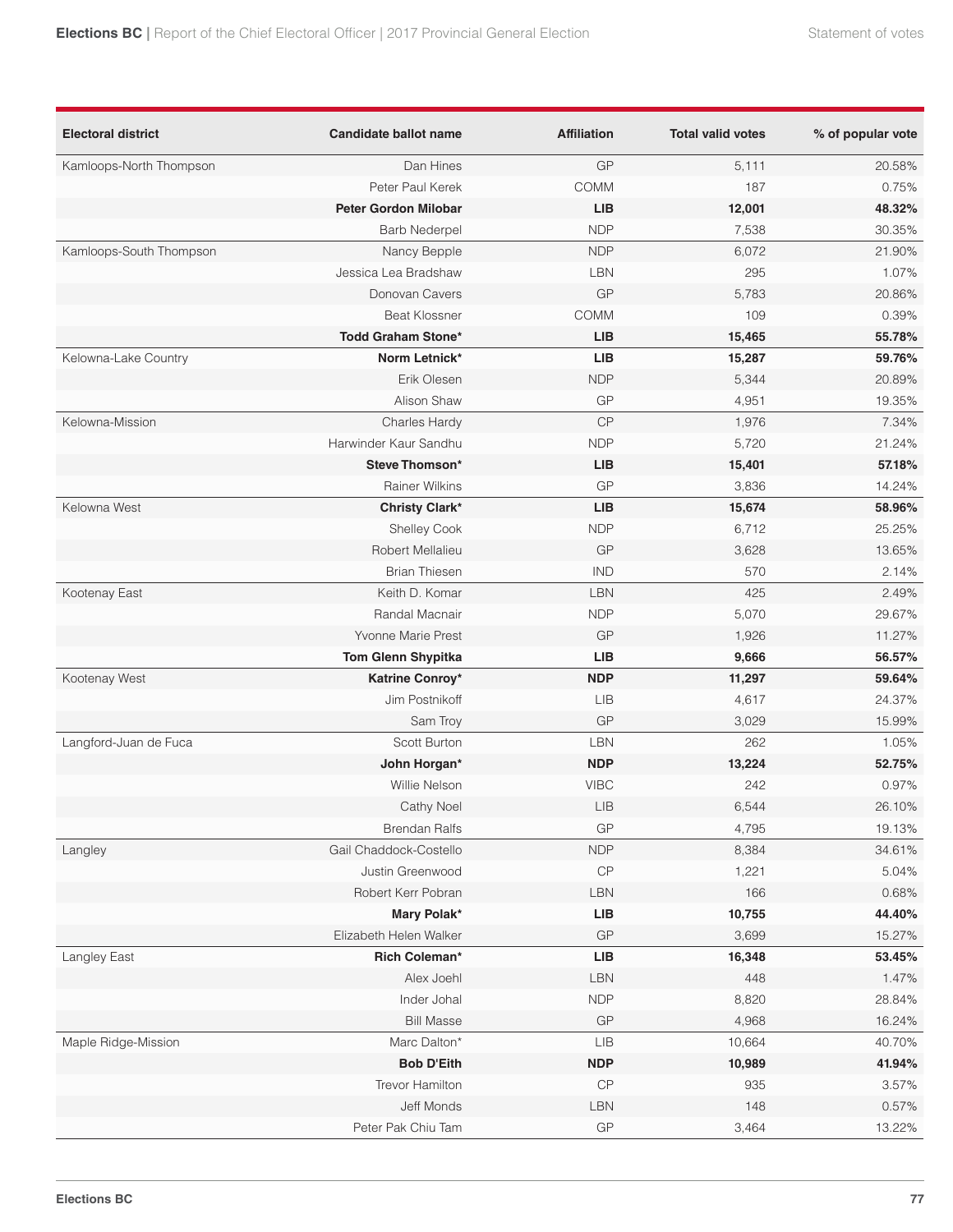| <b>Electoral district</b> | <b>Candidate ballot name</b>    | <b>Affiliation</b> | <b>Total valid votes</b> | % of popular vote |
|---------------------------|---------------------------------|--------------------|--------------------------|-------------------|
| Maple Ridge-Pitt Meadows  | <b>Lisa Marie Beare</b>         | <b>NDP</b>         | 12,045                   | 44.80%            |
|                           | Doug Bing*                      | <b>LIB</b>         | 10,428                   | 38.79%            |
|                           | Gary John O'Driscoll            | CP                 | 676                      | 2.51%             |
|                           | Alex Pope                       | GP                 | 3,329                    | 12.38%            |
|                           | Steve Ranta                     | <b>IND</b>         | 408                      | 1.52%             |
| Mid Island-Pacific Rim    | Dan Cebuliak                    | <b>REFD</b>        | 86                       | 0.34%             |
|                           | Robert Alexander Clarke         | <b>LBN</b>         | 294                      | 1.15%             |
|                           | Darren Frank DeLuca             | <b>LIB</b>         | 6,576                    | 25.69%            |
|                           | Julian Fell                     | CP                 | 878                      | 3.43%             |
|                           | <b>Scott Kenneth Fraser*</b>    | <b>NDP</b>         | 12,556                   | 49.05%            |
|                           | Alicia La Rue                   | GP                 | 5,208                    | 20.34%            |
| Nanaimo                   | Paris Gaudet                    | <b>LIB</b>         | 8,911                    | 32.54%            |
|                           | Kathleen Harris                 | GP                 | 5,454                    | 19.91%            |
|                           | Leonard Krog*                   | <b>NDP</b>         | 12,746                   | 46.54%            |
|                           | <b>Bill Walker</b>              | <b>LBN</b>         | 277                      | 1.01%             |
| Nanaimo-North Cowichan    | Alana DeLong                    | <b>LIB</b>         | 7,379                    | 28.18%            |
|                           | P. Anna Paddon                  | <b>IND</b>         | 274                      | 1.05%             |
|                           | Doug Routley*                   | <b>NDP</b>         | 12,276                   | 46.89%            |
|                           | Lia Marie Constance Versaevel   | GP                 | 6,252                    | 23.88%            |
| Nechako Lakes             | Douglas Norman Gook             | GP                 | 878                      | 9.00%             |
|                           | Jon Rempel                      | <b>LBN</b>         | 438                      | 4.49%             |
|                           | John Rustad*                    | <b>LIB</b>         | 5,307                    | 54.39%            |
|                           | Anne Marie Sam                  | <b>NDP</b>         | 2,909                    | 29.81%            |
|                           | Al Trampuh                      | <b>IND</b>         | 226                      | 2.31%             |
| Nelson-Creston            | Kim Charlesworth                | GP                 | 5,130                    | 28.16%            |
|                           | <b>Michelle Mungall*</b>        | <b>NDP</b>         | 7,685                    | 42.19%            |
|                           | Jesse O'Leary                   | <b>IND</b>         | 164                      | 0.90%             |
|                           | Tom Prior                       | <b>IND</b>         | 149                      | 0.82%             |
|                           | Tanya Rae Wall                  | <b>LIB</b>         | 5,087                    | 27.93%            |
| New Westminster           | <b>Lorraine Brett</b>           | LIB                | 5,870                    | 21.20%            |
|                           | <b>Rex Brocki</b>               | <b>LBN</b>         | 199                      | 0.72%             |
|                           | Jonina Campbell                 | GP                 | 6,939                    | 25.07%            |
|                           | James Crosty                    | SC                 | 298                      | 1.08%             |
|                           | Judy Darcy*                     | <b>NDP</b>         | 14,377                   | 51.93%            |
| North Coast               | Hondo Arendt                    | GP                 | 826                      | 9.03%             |
|                           | Herb Pond                       | <b>LIB</b>         | 3,081                    | 33.67%            |
|                           | Jennifer Rice*                  | <b>NDP</b>         | 5,242                    | 57.30%            |
| North Island              | Sue Moen                        | GP                 | 3,846                    | 14.85%            |
|                           | Dallas William Smith            | LIB                | 9,148                    | 35.33%            |
|                           | <b>Claire Felicity Trevena*</b> | <b>NDP</b>         | 12,355                   | 47.72%            |
|                           | John M. Twigg                   | FP                 | 543                      | 2.10%             |
| North Vancouver-Lonsdale  | <b>Bowinn Ma</b>                | <b>NDP</b>         | 12,361                   | 45.45%            |
|                           | Richard Warrington              | GP                 | 4,148                    | 15.25%            |
|                           | Donald N.S. Wilson              | LBN                | 316                      | 1.16%             |
|                           | Naomi Yamamoto*                 | ${\sf LIB}$        | 10,373                   | 38.14%            |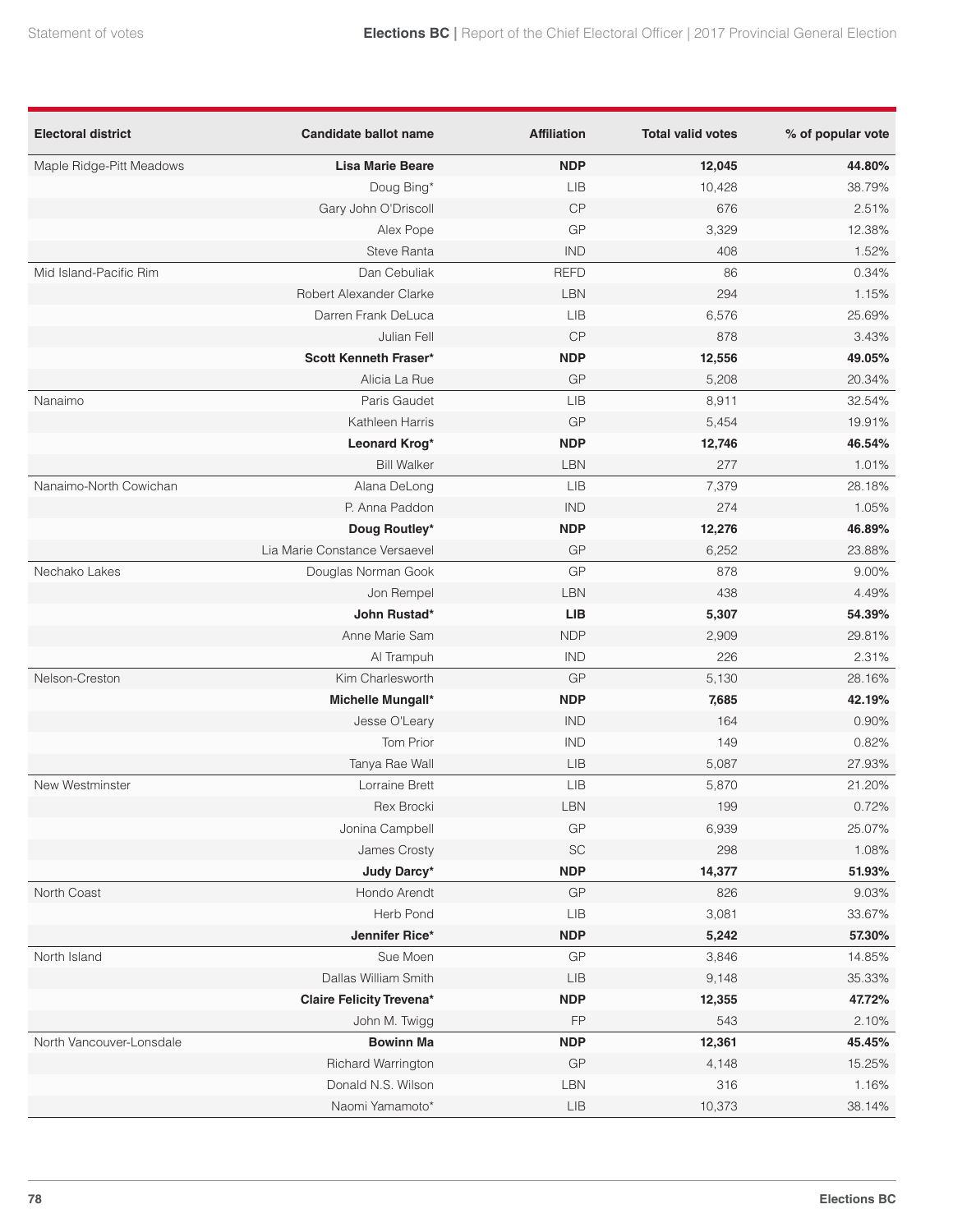| <b>Electoral district</b>    | <b>Candidate ballot name</b> | <b>Affiliation</b> | <b>Total valid votes</b> | % of popular vote |
|------------------------------|------------------------------|--------------------|--------------------------|-------------------|
| North Vancouver-Seymour      | Michael Rene Charrois        | <b>NDP</b>         | 9,808                    | 34.47%            |
|                              | Joshua Johnson               | GP                 | 5,208                    | 18.30%            |
|                              | Jane Ann Thornthwaite*       | <b>LIB</b>         | 13,194                   | 46.36%            |
|                              | Clayton Welwood              | <b>LBN</b>         | 247                      | 0.87%             |
| Oak Bay-Gordon Head          | <b>Bryce Casavant</b>        | <b>NDP</b>         | 6,972                    | 23.63%            |
|                              | Alex Dutton                  | LIB                | 7,008                    | 23.74%            |
|                              | Xaanja Ganja Free            | <b>FBC</b>         | 59                       | 0.20%             |
|                              | Andrew John Weaver*          | <b>GP</b>          | 15,405                   | 52.20%            |
|                              | Jin Dong Yang-Riley          | <b>VIBC</b>        | 66                       | 0.23%             |
| Parksville-Qualicum          | <b>Terry Hand</b>            | <b>REFD</b>        | 245                      | 0.77%             |
|                              | Sue Powell                   | <b>NDP</b>         | 9,189                    | 28.66%            |
|                              | Glenn Sollitt                | GP                 | 8,157                    | 25.44%            |
|                              | <b>Michelle Stilwell*</b>    | <b>LIB</b>         | 14,468                   | 45.13%            |
| Peace River North            | <b>Dan Davies</b>            | <b>LIB</b>         | 9,707                    | 66.27%            |
|                              | Rob Dempsey                  | <b>NDP</b>         | 962                      | 6.57%             |
|                              | <b>Bob Fedderly</b>          | <b>IND</b>         | 2,785                    | 19.01%            |
|                              | Rob Fraser                   | <b>IND</b>         | 917                      | 6.27%             |
|                              | Jeff Richert                 | <b>IND</b>         | 275                      | 1.88%             |
| Peace River South            | <b>Mike Bernier*</b>         | <b>LIB</b>         | 6,637                    | 75.97%            |
|                              | Stephanie Goudie             | <b>NDP</b>         | 2,099                    | 24.03%            |
| Penticton                    | Dan Ashton*                  | <b>LIB</b>         | 14,470                   | 52.80%            |
|                              | Connie Sahlmark              | GP                 | 5,061                    | 18.47%            |
|                              | Tarik Sayeed                 | <b>NDP</b>         | 7,874                    | 28.73%            |
| Port Coquitlam               | Susan Chambers               | LIB                | 7,582                    | 30.05%            |
|                              | Lewis Clarke Dahlby          | LBN                | 248                      | 0.98%             |
|                              | <b>Mike Farnworth*</b>       | <b>NDP</b>         | 14,079                   | 55.79%            |
|                              | <b>Billy Gibbons</b>         | <b>BCC</b>         | 88                       | 0.35%             |
|                              | Jason Hanley                 | GP                 | 3,237                    | 12.83%            |
| Port Moody-Coquitlam         | Don Barthel                  | GP                 | 2,985                    | 12.11%            |
|                              | <b>Rick Glumac</b>           | <b>NDP</b>         | 11,754                   | 47.69%            |
|                              | Linda Reimer*                | ${\sf LIB}$        | 9,910                    | 40.20%            |
| Powell River-Sunshine Coast  | Kim Darwin                   | GP                 | 6,505                    | 24.17%            |
|                              | Reuben Richards              | BCC                | 160                      | 0.60%             |
|                              | Nicholas Simons*             | <b>NDP</b>         | 13,646                   | 50.70%            |
|                              | Mathew Wilson                | ${\sf LIB}$        | 6,602                    | 24.53%            |
| Prince George-Mackenzie      | <b>Hilary Crowley</b>        | GP                 | 2,109                    | 11.23%            |
|                              | <b>Bobby Deepak</b>          | <b>NDP</b>         | 5,942                    | 31.65%            |
|                              | <b>Mike Morris*</b>          | <b>LIB</b>         | 10,725                   | 57.12%            |
| Prince George-Valemount      | Shirley Bond*                | LIB                | 11,209                   | 58.20%            |
|                              | Natalie Fletcher             | <b>NDP</b>         | 5,694                    | 29.56%            |
|                              | Nan Kendy                    | GP                 | 2,356                    | 12.24%            |
| <b>Richmond North Centre</b> | Lyren Chiu                   | <b>NDP</b>         | 5,135                    | 34.04%            |
|                              | John Crocock                 | <b>BCAP</b>        | 117                      | 0.78%             |
|                              | Ryan Kemp Marciniw           | GP                 | 1,579                    | 10.47%            |
|                              | Dong Pan                     | IND                | 336                      | 2.23%             |
|                              | Teresa Wat*                  | LIB                | 7,916                    | 52.48%            |
|                              |                              |                    |                          |                   |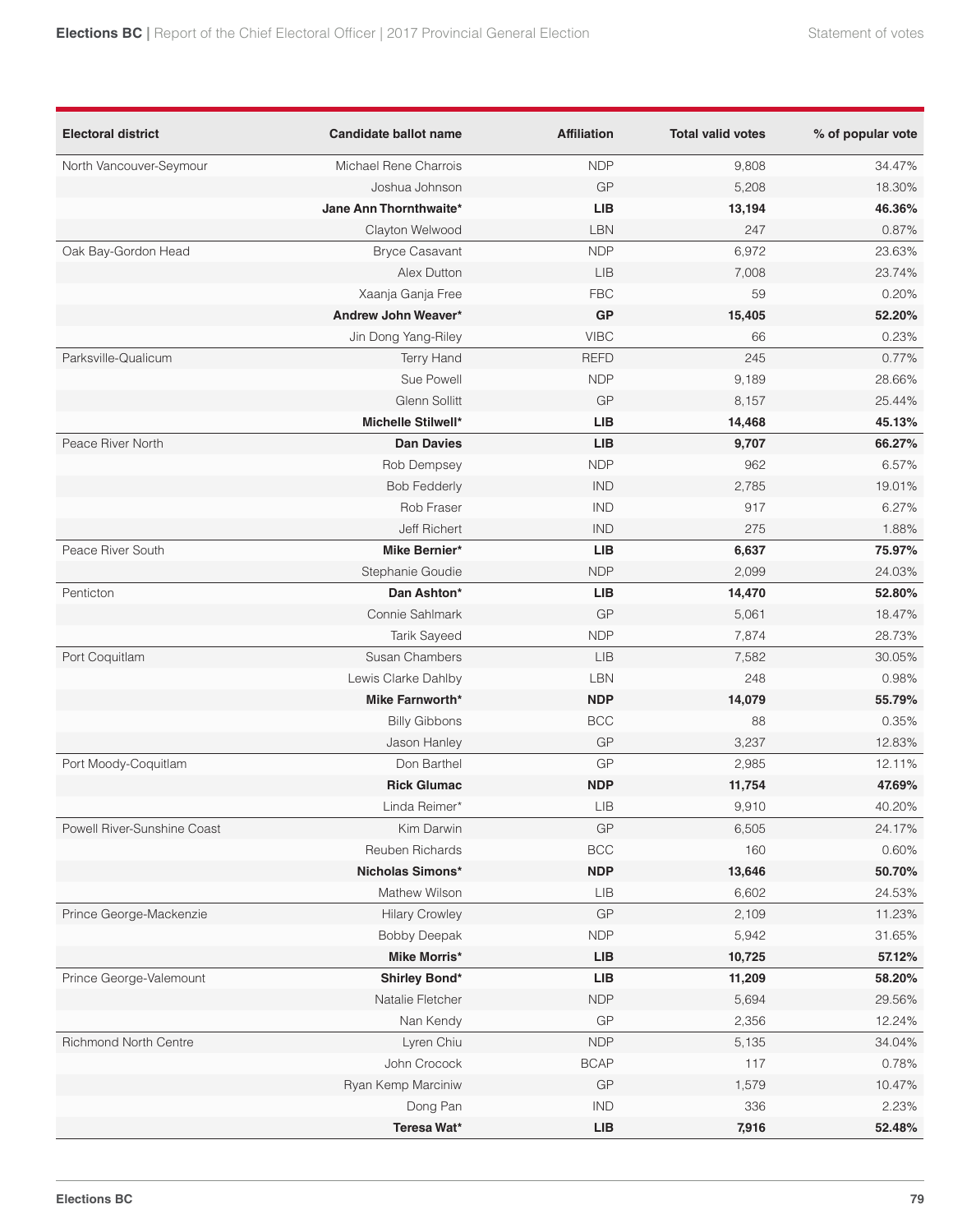| <b>Electoral district</b>     | <b>Candidate ballot name</b>   | <b>Affiliation</b> | <b>Total valid votes</b> | % of popular vote |
|-------------------------------|--------------------------------|--------------------|--------------------------|-------------------|
| Richmond-Queensborough        | Lawrence Chen                  | <b>NRP</b>         | 318                      | 1.60%             |
|                               | Kay Khilvinder Hale            | CP                 | 694                      | 3.50%             |
|                               | Jas Johal                      | <b>LIB</b>         | 8,218                    | 41.43%            |
|                               | Aman Singh                     | <b>NDP</b>         | 8,084                    | 40.75%            |
|                               | Michael Wolfe                  | GP                 | 2,524                    | 12.72%            |
| <b>Richmond South Centre</b>  | Chak Au                        | <b>NDP</b>         | 5,716                    | 40.28%            |
|                               | <b>Greg Powell</b>             | GP                 | 1,561                    | 11.00%            |
|                               | Linda Reid*                    | <b>LIB</b>         | 6,914                    | 48.72%            |
| Richmond-Steveston            | Kelly Greene                   | <b>NDP</b>         | 8,542                    | 39.35%            |
|                               | Roy Sakata                     | GP                 | 2,833                    | 13.05%            |
|                               | John Yap*                      | <b>LIB</b>         | 10,332                   | 47.60%            |
| Saanich North and the Islands | Gary Holman*                   | <b>NDP</b>         | 10,764                   | 30.56%            |
|                               | <b>Adam Olsen</b>              | GP                 | 14,775                   | 41.95%            |
|                               | Stephen P. Roberts             | <b>LIB</b>         | 9,321                    | 26.46%            |
|                               | Jordan Templeman               | <b>IND</b>         | 364                      | 1.03%             |
| Saanich South                 | David Calder                   | LIB                | 8,716                    | 31.05%            |
|                               | Andrew Paul McLean             | <b>LBN</b>         | 177                      | 0.63%             |
|                               | Mark Neufeld                   | GP                 | 7,129                    | 25.39%            |
|                               | <b>Richard Percival Pattee</b> | <b>VIBC</b>        | 130                      | 0.46%             |
|                               | Lana Popham*                   | <b>NDP</b>         | 11,921                   | 42.47%            |
| Shuswap                       | Kevin Babcock                  | GP                 | 4,175                    | 15.71%            |
|                               | Gregory James Kyllo*           | <b>LIB</b>         | 14,829                   | 55.80%            |
|                               | Sylvia Jean Lindgren           | <b>NDP</b>         | 7,161                    | 26.95%            |
|                               | Kyle McCormack                 | <b>LBN</b>         | 410                      | 1.54%             |
| Skeena                        | Bruce Alan Bidgood             | <b>NDP</b>         | 5,613                    | 43.29%            |
|                               | Merv Ritchie                   | LAW                | 580                      | 4.48%             |
|                               | <b>Ellis Ross</b>              | <b>LIB</b>         | 6,772                    | 52.23%            |
| Stikine                       | Doug Donaldson*                | <b>NDP</b>         | 4,748                    | 52.10%            |
|                               | Wanda Good                     | LIB                | 3,531                    | 38.75%            |
|                               | Rod Taylor                     | CHP                | 834                      | 9.15%             |
| Surrey-Cloverdale             | <b>Marvin Hunt*</b>            | <b>LIB</b>         | 11,948                   | 47.67%            |
|                               | Aleksandra Muniak              | GP                 | 3,100                    | 12.37%            |
|                               | Peter Poelstra                 | <b>LBN</b>         | 276                      | 1.10%             |
|                               | Rebecca Smith                  | <b>NDP</b>         | 9,738                    | 38.86%            |
| Surrey-Fleetwood              | Tim Binnema                    | GP<br><b>NDP</b>   | 2,004                    | 9.69%<br>53.58%   |
|                               | <b>Jagrup Brar</b>             |                    | 11,085                   |                   |
|                               | Peter Fassbender*              | <b>LIB</b><br>GP   | 7,599                    | 36.73%            |
| Surrey-Green Timbers          | Saira Aujla<br>Vikram Bajwa    |                    | 1,112<br>163             | 7.25%<br>1.06%    |
|                               | Brenda Joy Locke               | LIB                |                          | 32.95%            |
|                               | Kanwaljit Singh Moti           | YPBC               | 5,056<br>69              | 0.45%             |
|                               | <b>Rachna Singh</b>            | <b>NDP</b>         | 8,945                    | 58.29%            |
| Surrey-Guildford              | <b>Garry Begg</b>              | <b>NDP</b>         | 9,263                    | 49.85%            |
|                               | Jodi Murphy                    | GP                 | 1,840                    | 9.90%             |
|                               | Kevin Pielak                   | CHP                | 462                      | 2.49%             |
|                               | Amrik Virk*                    | LIB                | 7,015                    | 37.76%            |
|                               |                                |                    |                          |                   |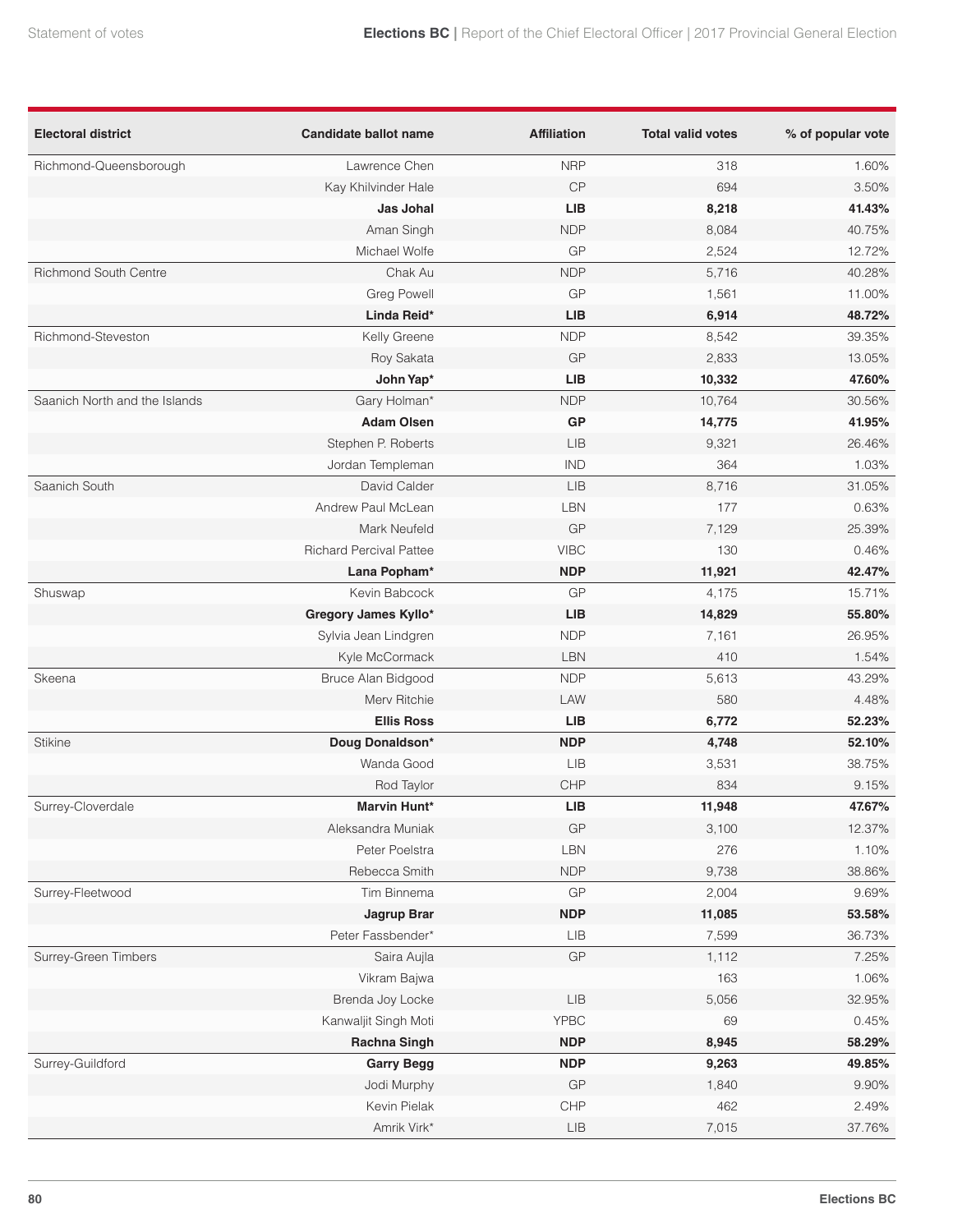| <b>Electoral district</b> | <b>Candidate ballot name</b> | <b>Affiliation</b> | <b>Total valid votes</b> | % of popular vote |
|---------------------------|------------------------------|--------------------|--------------------------|-------------------|
| Surrey-Newton             | Harry Bains*                 | <b>NDP</b>         | 9,744                    | 57.31%            |
|                           | <b>Balpreet Singh Bal</b>    |                    | 988                      | 5.81%             |
|                           | <b>Richard Krieger</b>       | GP                 | 1,172                    | 6.89%             |
|                           | Gurminder Singh Parihar      | LIB                | 5,099                    | 29.99%            |
| Surrey-Panorama           | Liz Galenzoski               | <b>REFD</b>        | 132                      | 0.55%             |
|                           | Veronica Laurel Greer        | GP                 | 1,620                    | 6.74%             |
|                           | Puneet Sandhar               | LIB                | 10,064                   | 41.86%            |
|                           | <b>Jinny Sims</b>            | <b>NDP</b>         | 12,227                   | 50.85%            |
| Surrey South              | Josh Barrett                 | <b>LBN</b>         | 311                      | 1.17%             |
|                           | Stephanie Cadieux*           | <b>LIB</b>         | 13,509                   | 50.94%            |
|                           | Gary Hee                     | <b>IND</b>         | 140                      | 0.53%             |
|                           | Peter Njenga                 | <b>IND</b>         | 634                      | 2.39%             |
|                           | Fabiola Cecilia Palomino     | YPBC               | 67                       | 0.25%             |
|                           | Jonathan Silveira            | <b>NDP</b>         | 8,718                    | 32.87%            |
|                           | Pascal Tremblay              | GP                 | 3,141                    | 11.85%            |
| Surrey-Whalley            | Sargy Chima                  | LIB                | 5,293                    | 30.08%            |
|                           | Rita Anne Fromholt           | GP                 | 1,893                    | 10.76%            |
|                           | George Gidora                | COMM               | 96                       | 0.54%             |
|                           | <b>Bruce Ralston*</b>        | <b>NDP</b>         | 10,315                   | 58.62%            |
| Surrey-White Rock         | Tom Bryant                   | <b>IND</b>         | 950                      | 3.36%             |
|                           | <b>Bill Marshall</b>         | GP                 | 4,574                    | 16.18%            |
|                           | Niovi Patsicakis             | <b>NDP</b>         | 8,648                    | 30.59%            |
|                           | <b>Tracy Redies</b>          | <b>LIB</b>         | 14,101                   | 49.87%            |
| Vancouver-Fairview        | Louise Boutin                | GP                 | 4,007                    | 13.53%            |
|                           | Joey Doyle                   | <b>YPBC</b>        | 149                      | 0.50%             |
|                           | Gabe Garfinkel               | LIB                | 9,436                    | 31.85%            |
|                           | George Heyman*               | <b>NDP</b>         | 16,035                   | 54.12%            |
| Vancouver-False Creek     | James Filippelli             | <b>YPBC</b>        | 91                       | 0.37%             |
|                           | Liz Jaluague                 | <b>LBN</b>         | 213                      | 0.87%             |
|                           | Morgane Oger                 | <b>NDP</b>         | 9,955                    | 40.47%            |
|                           | Phillip James Ryan           | <b>CFP</b>         | 90                       | 0.36%             |
|                           | <b>Bradley Darren Shende</b> | GP                 | 3,880                    | 15.77%            |
|                           | Sam Sullivan*                | LIB                | 10,370                   | 42.16%            |
| Vancouver-Fraserview      | Suzanne Anton*               | LIB                | 9,985                    | 42.22%            |
|                           | Harpreet S. Bajwa            | <b>YPBC</b>        | 174                      | 0.73%             |
|                           | <b>George Chow</b>           | <b>NDP</b>         | 11,487                   | 48.57%            |
|                           | Hiroshi Hyde                 | <b>LBN</b>         | 179                      | 0.76%             |
|                           | Eric Kolotyluk               | GP                 | 1,826                    | 7.72%             |
| Vancouver-Hastings        | Kimball Mark Cariou          | COMM               | 206                      | 0.86%             |
|                           | Shane Lee Simpson*           | <b>NDP</b>         | 14,382                   | 59.98%            |
|                           | Jane Spitz                   | LIB                | 5,152                    | 21.49%            |
|                           | David H.T. Wong              | GP                 | 4,238                    | 17.67%            |
| Vancouver-Kensington      | Kim Jee Chan Logan           | ${\sf LIB}$        | 7,236                    | 32.16%            |
|                           | Ramanjit Kaur Dhillon        | <b>YPBC</b>        | 181                      | 0.80%             |
|                           | Mable Elmore*                | <b>NDP</b>         | 12,503                   | 55.57%            |
|                           | Simon Alexander Rear         | GP                 | 2,580                    | 11.47%            |
|                           |                              |                    |                          |                   |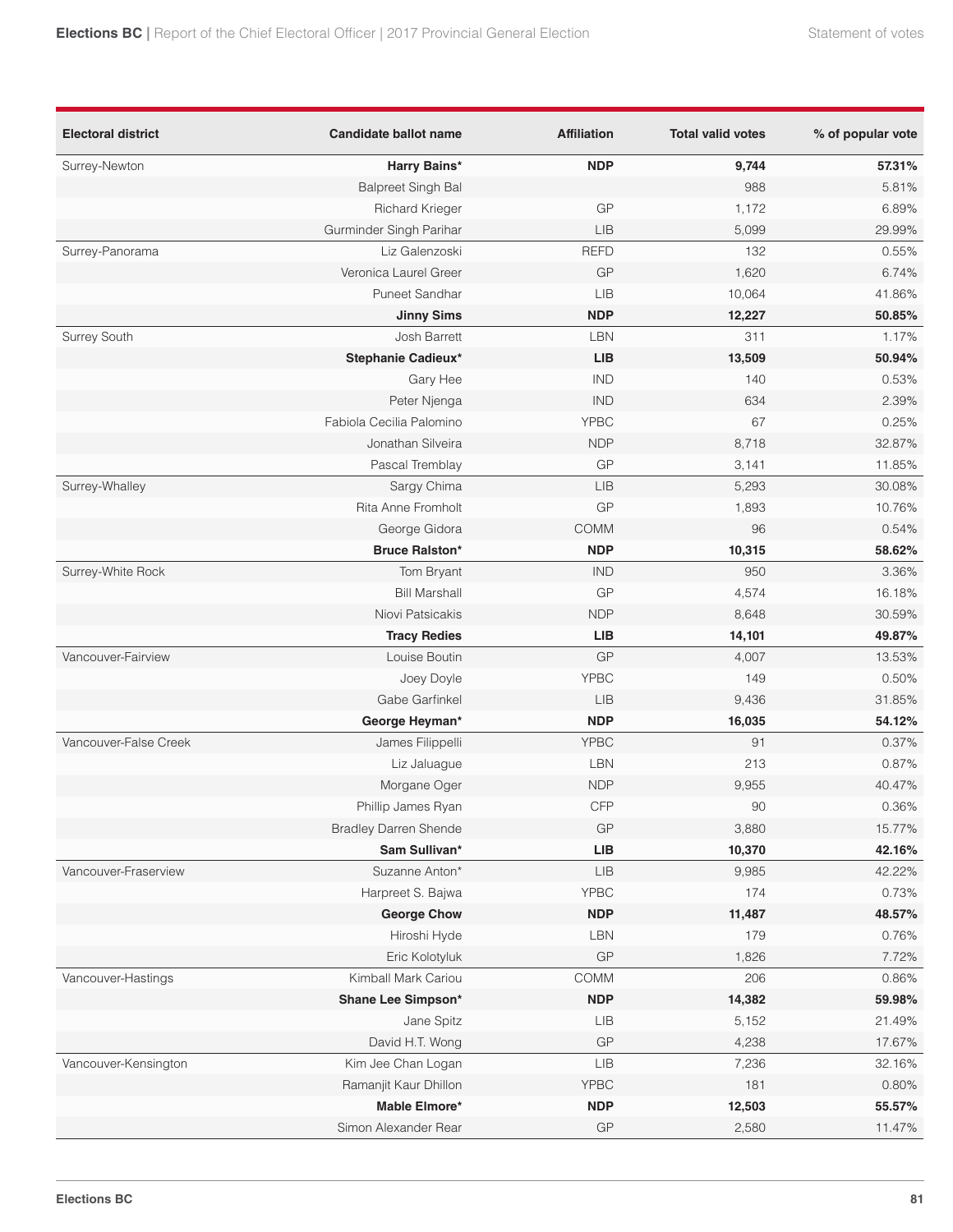| <b>Electoral district</b> | <b>Candidate ballot name</b> | <b>Affiliation</b> | <b>Total valid votes</b> | % of popular vote |
|---------------------------|------------------------------|--------------------|--------------------------|-------------------|
| Vancouver-Kingsway        | <b>Charles Bae</b>           | CP                 | 504                      | 2.54%             |
|                           | Ellisa Calder                | GP                 | 1,848                    | 9.31%             |
|                           | <b>Adrian Dix*</b>           | <b>NDP</b>         | 12,031                   | 60.63%            |
|                           | <b>Brette Mullins</b>        | <b>YPBC</b>        | 85                       | 0.43%             |
|                           | Trang Nguyen                 | LIB                | 5,377                    | 27.09%            |
| Vancouver-Langara         | Janet Rhoda Fraser           | GP                 | 2,894                    | 13.67%            |
|                           | <b>Michael Lee</b>           | <b>LIB</b>         | 10,047                   | 47.46%            |
|                           | Surinder Singh Trehan        | <b>YPBC</b>        | 172                      | 0.81%             |
|                           | James Wang                   | <b>NDP</b>         | 8,058                    | 38.06%            |
| Vancouver-Mount Pleasant  | Mike Hansen                  | <b>IND</b>         | 212                      | 0.87%             |
|                           | Jerry Kroll                  | GP                 | 4,136                    | 16.93%            |
|                           | Conny Lin                    | <b>LIB</b>         | 3,917                    | 16.03%            |
|                           | Peter Marcus                 | <b>COMM</b>        | 135                      | 0.55%             |
|                           | <b>Melanie Mark*</b>         | <b>NDP</b>         | 15,962                   | 65.33%            |
|                           | Shai Joseph Mor              | <b>YPBC</b>        | 72                       | 0.29%             |
| Vancouver-Point Grey      | David Robert Patrick Eby*    | <b>NDP</b>         | 14,195                   | 55.94%            |
|                           | Amanda Konkin                | GP                 | 2,604                    | 10.26%            |
|                           | James Lombardi               | LIB                | 8,414                    | 33.16%            |
|                           | David Stall                  | <b>YPBC</b>        | 77                       | 0.30%             |
|                           | <b>Brian Taylor</b>          | <b>IND</b>         | 85                       | 0.34%             |
| Vancouver-Quilchena       | Michael Barkusky             | GP                 | 3,301                    | 14.82%            |
|                           | Madeline Lalonde             | <b>NDP</b>         | 6,244                    | 28.03%            |
|                           | <b>William Morrison</b>      | <b>LBN</b>         | 265                      | 1.19%             |
|                           | Andrew Wilkinson*            | <b>LIB</b>         | 12,464                   | 55.96%            |
| Vancouver-West End        | Spencer Chandra Herbert*     | <b>NDP</b>         | 13,420                   | 60.97%            |
|                           | John Clarke                  | <b>LBN</b>         | 352                      | 1.60%             |
|                           | Leon David Dunn              | <b>IND</b>         | 116                      | 0.53%             |
|                           | Nigel Elliott                | <b>LIB</b>         | 5,064                    | 23.00%            |
|                           | James Marshall               | GP                 | 3,059                    | 13.90%            |
| Vernon-Monashee           | <b>Barry Charles Dorval</b>  | <b>NDP</b>         | 8,355                    | 29.36%            |
|                           | <b>Eric Bailey Foster*</b>   | <b>LIB</b>         | 13,625                   | 47.87%            |
|                           | Don Jefcoat                  | LBN                | 341                      | 1.20%             |
|                           | Keli Westgate                | GP                 | 6,139                    | 21.57%            |
| Victoria-Beacon Hill      | Karen Bill                   | LIB                | 4,689                    | 15.49%            |
|                           | Kalen Harris                 | GP                 | 9,194                    | 30.38%            |
|                           | Carole James*                | <b>NDP</b>         | 16,057                   | 53.05%            |
|                           | Art Lowe                     | LBN                | 190                      | 0.63%             |
|                           | Jordan Reichert              | $\mathsf{IND}$     | 102                      | 0.34%             |
|                           | David Shebib                 | <b>IND</b>         | 35                       | 0.11%             |
| Victoria-Swan Lake        | David Costigane              | <b>VIBC</b>        | 203                      | 0.81%             |
|                           | Rob Fleming*                 | <b>NDP</b>         | 13,374                   | 53.61%            |
|                           | Christopher Alan Maxwell     | ${\sf GP}$         | 7,413                    | 29.71%            |
|                           | <b>Stacey Piercey</b>        | ${\sf LIB}$        | 3,960                    | 15.87%            |